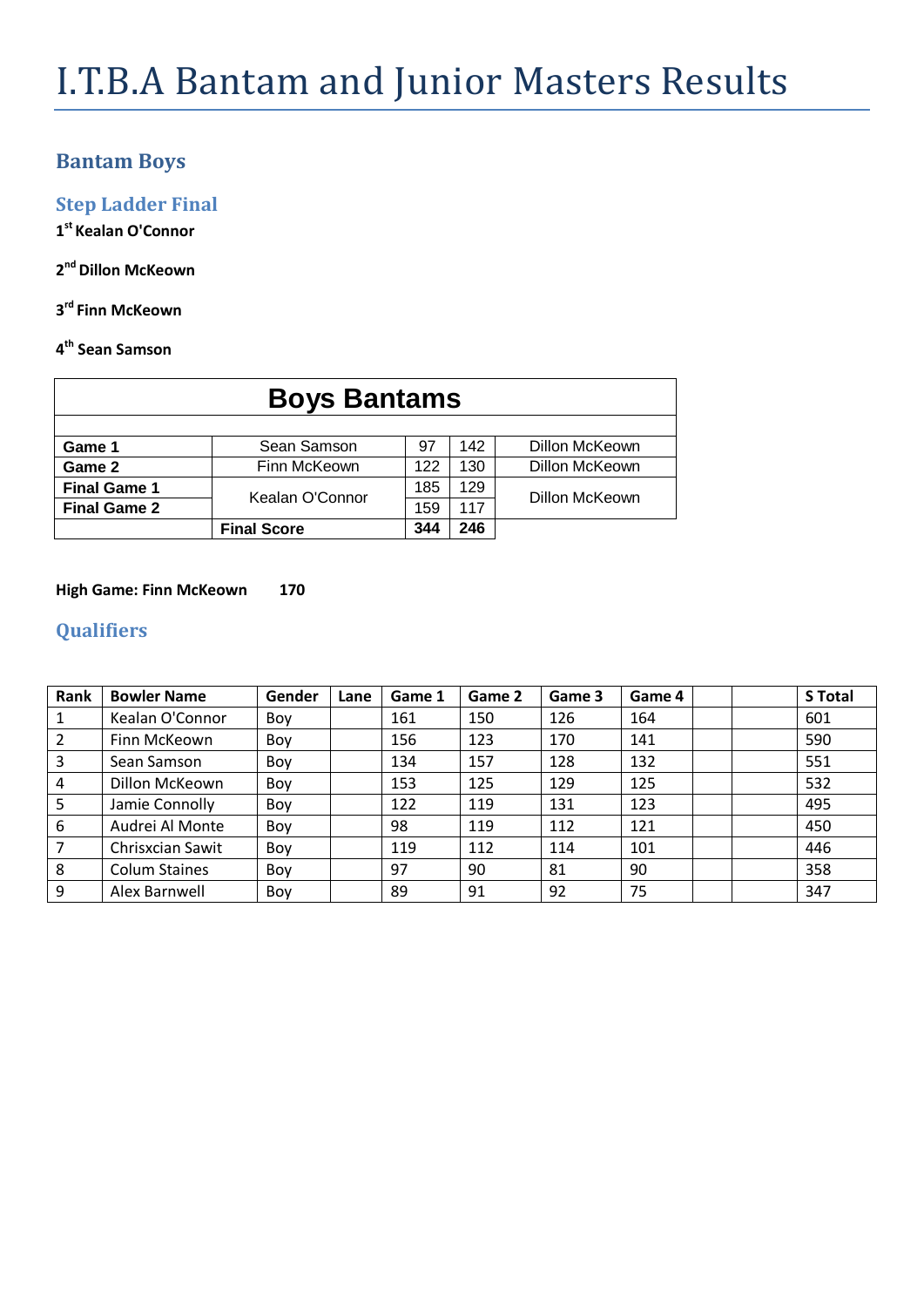# **Bantam Girls**

# **Step Ladder Final**

**1 stHannah Masterson**

#### **2 nd Kate Ryan**

#### **3 rd Laura Grant**

#### **4 th Ciara Lawlor**

| <b>Girls Bantams</b> |                    |     |     |              |  |  |  |  |  |  |
|----------------------|--------------------|-----|-----|--------------|--|--|--|--|--|--|
| Game 1               | Kate Ryan          | 159 | 144 | Ciara Lawlor |  |  |  |  |  |  |
| Game 2               | Laura Grant        | 130 | 138 | Kate Ryan    |  |  |  |  |  |  |
| <b>Final Game 1</b>  | Hannah Masterson   | 124 | 114 |              |  |  |  |  |  |  |
| <b>Final Game 2</b>  |                    | 141 | 113 | Kate Ryan    |  |  |  |  |  |  |
|                      | <b>Final Score</b> | 265 | 227 |              |  |  |  |  |  |  |

#### **High Game: Laura Grant 194**

| Rank | <b>Bowler Name</b> | Gender | Lane | Game 1 | Game 2 | Game 3 | Game 4 |  | <b>S</b> Total |
|------|--------------------|--------|------|--------|--------|--------|--------|--|----------------|
|      | Hannah Masterson   | Girl   |      | 169    | 188    | 164    | 163    |  | 684            |
|      | Laura Grant        | Girl   |      | 157    | 112    | 161    | 194    |  | 624            |
|      | Kate Ryan          | Girl   |      | 126    | 128    | 113    | 147    |  | 514            |
| 4    | Ciara Lawlor       | Girl   |      | 143    | 143    | 115    | 98     |  | 499            |
|      | Anna Lawlor        | Girl   |      | 124    | 120    | 112    | 110    |  | 466            |
| 6    | Kasey Kelly        | Girl   |      | 96     | 126    | 115    | 93     |  | 430            |
|      | Saoirse Fitzgerald | Girl   |      | 82     | 88     | 87     | 80     |  | 337            |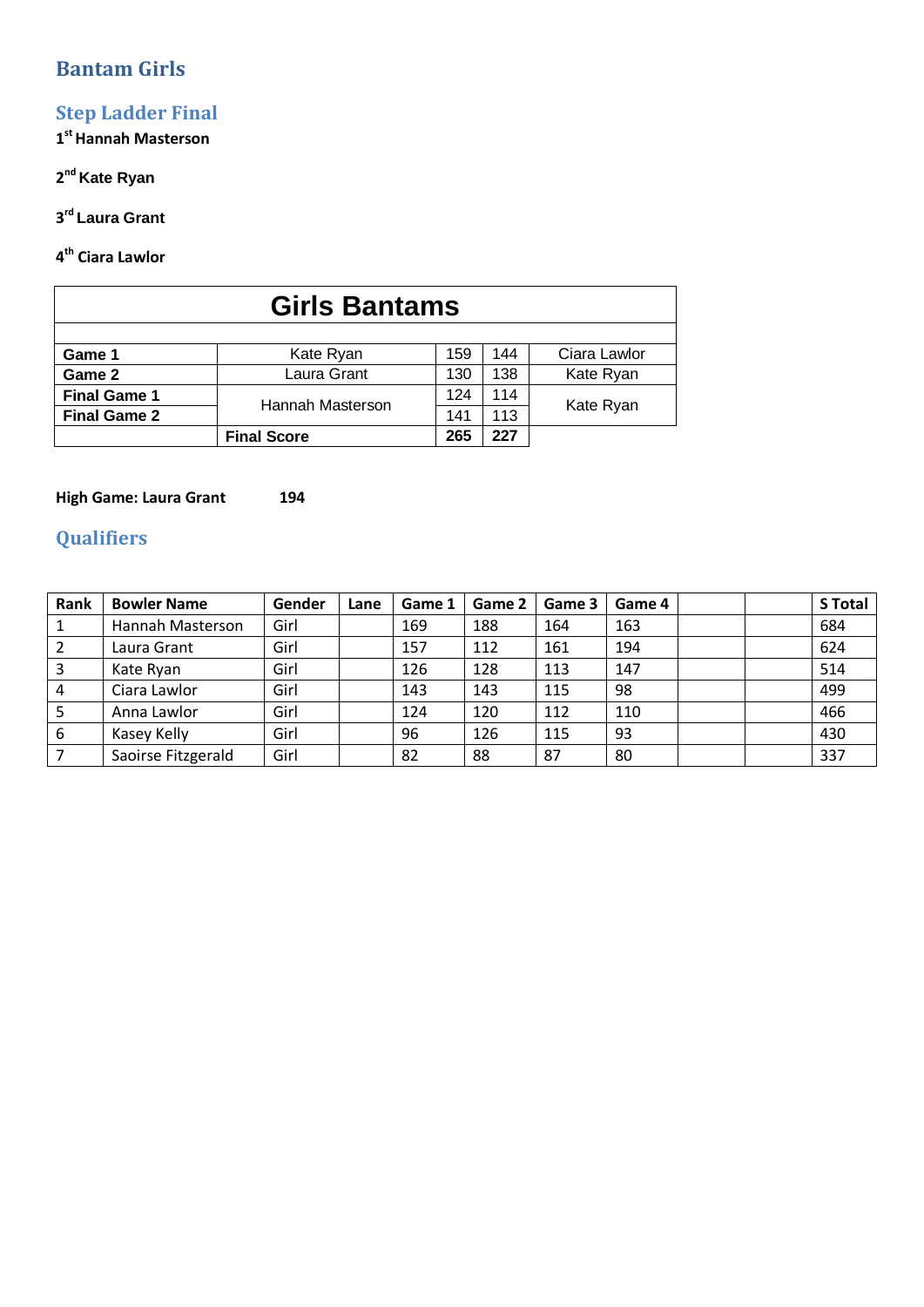# **Under 16 Boys**

#### **1 st Sean Staines**

#### **2 nd Andrew Grant**

# **Step Ladder Final**

|                     | <b>Boys Under 16</b> |     |     |                     |  |  |  |  |  |  |  |
|---------------------|----------------------|-----|-----|---------------------|--|--|--|--|--|--|--|
| <b>Final Game 1</b> | <b>Sean Staines</b>  | 179 | 160 | <b>Andrew Grant</b> |  |  |  |  |  |  |  |
| <b>Final Game 2</b> |                      | 190 | 191 |                     |  |  |  |  |  |  |  |
|                     | <b>Final Score</b>   | 369 | 351 |                     |  |  |  |  |  |  |  |

#### **High Game: Sean Staines 287**

| Rank | <b>Bowler Name</b>  | Gender | Lane | Game | Game | Game | Game | Game | Game |       |
|------|---------------------|--------|------|------|------|------|------|------|------|-------|
|      |                     |        |      |      | -    |      |      |      |      | Total |
|      | Sean Staines        | Bov    |      | 123  | 237  | 178  | 287  | 246  | 168  | 1239  |
|      | <b>Andrew Grant</b> | Bov    |      | 206  | 178  | 198  | 171  | 222  | 181  | 1156  |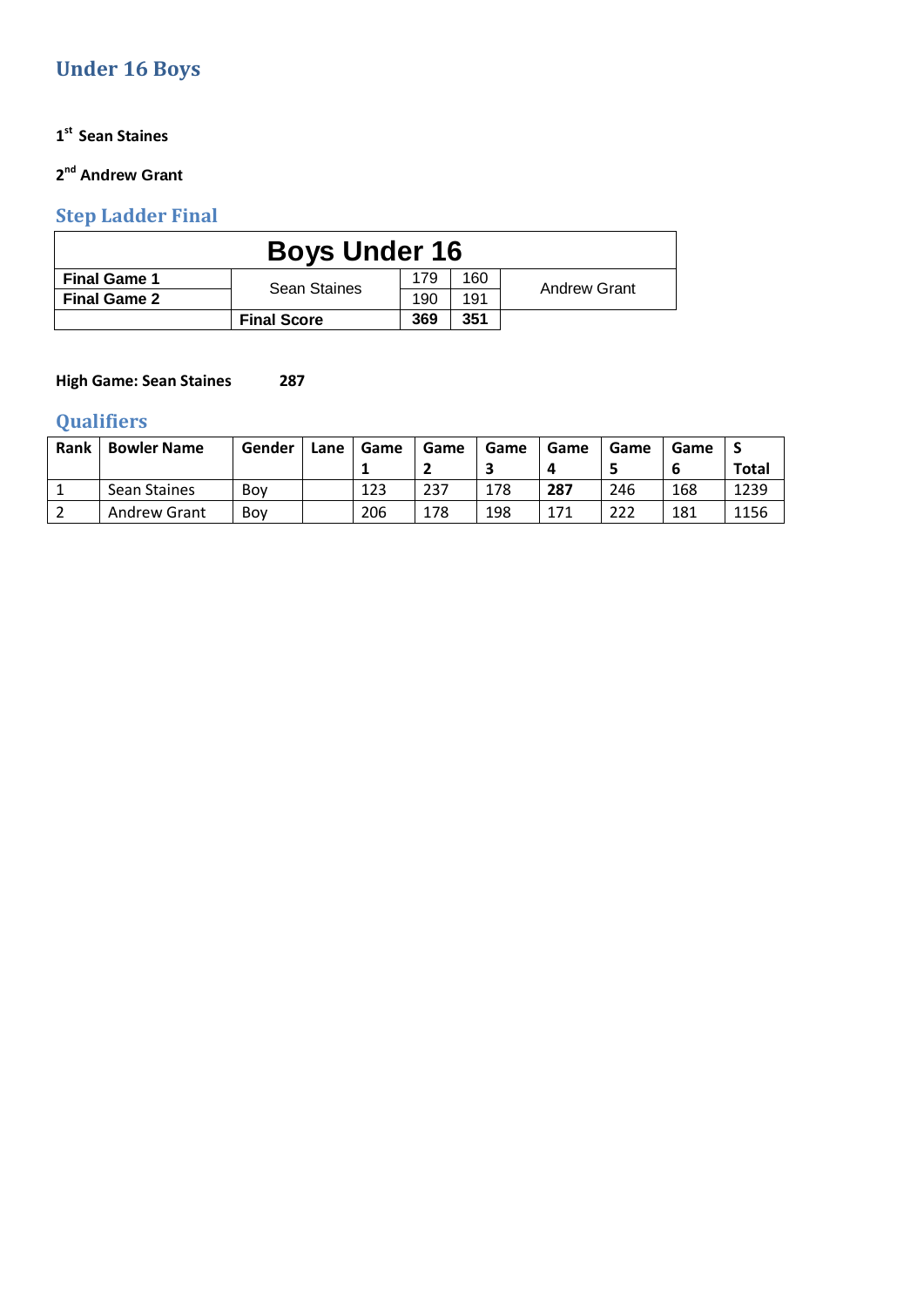# **Under 16 Girls**

# **Step Ladder Final**

#### **1 stAoife Lawlor**

#### **2 nd Skye Byrne**

#### **3 rd Aimée Whistler**

#### **4 th Anna Farren**

| <b>Girls Under 16</b> |                    |     |     |                |  |  |  |  |  |  |  |  |
|-----------------------|--------------------|-----|-----|----------------|--|--|--|--|--|--|--|--|
|                       |                    |     |     |                |  |  |  |  |  |  |  |  |
| Game 1                | Aimée Whistler     | 156 | 124 | Anna Farren    |  |  |  |  |  |  |  |  |
| Game 2                | Skye Byrne         | 188 | 169 | Aimée Whistler |  |  |  |  |  |  |  |  |
| <b>Final Game 1</b>   | Aoife Lawlor       | 146 | 150 |                |  |  |  |  |  |  |  |  |
| <b>Final Game 2</b>   |                    | 176 | 161 | Skye Byrne     |  |  |  |  |  |  |  |  |
|                       | <b>Final Score</b> | 322 | 311 |                |  |  |  |  |  |  |  |  |

#### **High Game: Aimée Whistler 201**

| Rank | <b>Bowler Name</b> | Gender | Lane | Game | Game | Game | Game | Game | Game | <b>S</b>     |
|------|--------------------|--------|------|------|------|------|------|------|------|--------------|
|      |                    |        |      |      | 2    | 3    | 4    | 5    | 6    | <b>Total</b> |
| -1   | Aoife Lawlor       | Girl   |      | 194  | 160  | 177  | 137  | 183  | 185  | 1036         |
| 2    | Skye Byrne         | Girl   |      | 159  | 189  | 161  | 169  | 183  | 171  | 1032         |
| 3    | Aimée Whistler     | Girl   |      | 135  | 155  | 162  | 167  | 167  | 201  | 987          |
| 4    | Anna Farren        | Girl   |      | 136  | 131  | 158  | 168  | 191  | 166  | 950          |
| 5    | Abby McKeever      | Girl   |      | 143  | 162  | 136  | 155  | 123  | 184  | 903          |
| 6    | Emma Lawlor        | Girl   |      | 125  | 118  | 128  | 180  | 155  | 131  | 837          |